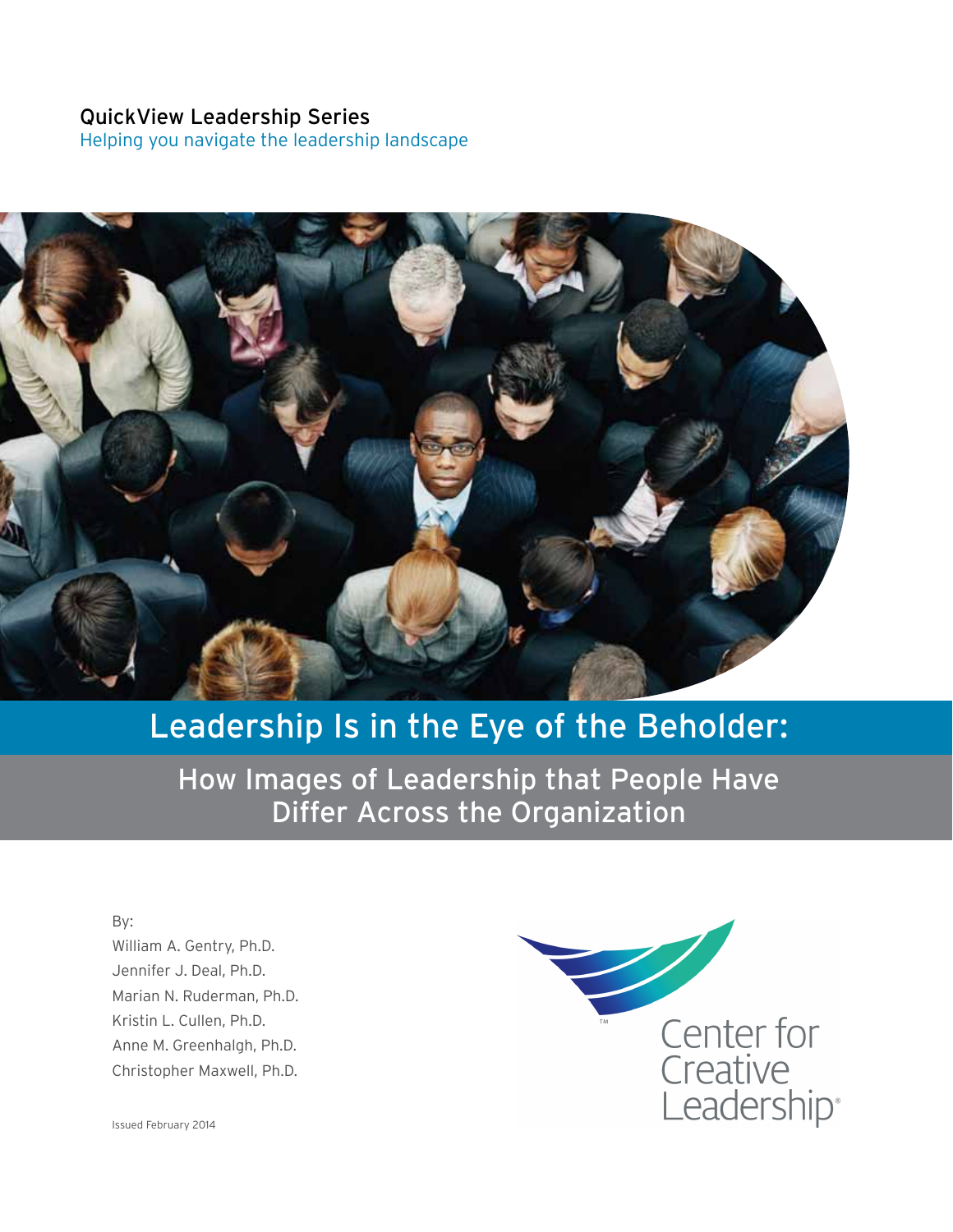# Table of Contents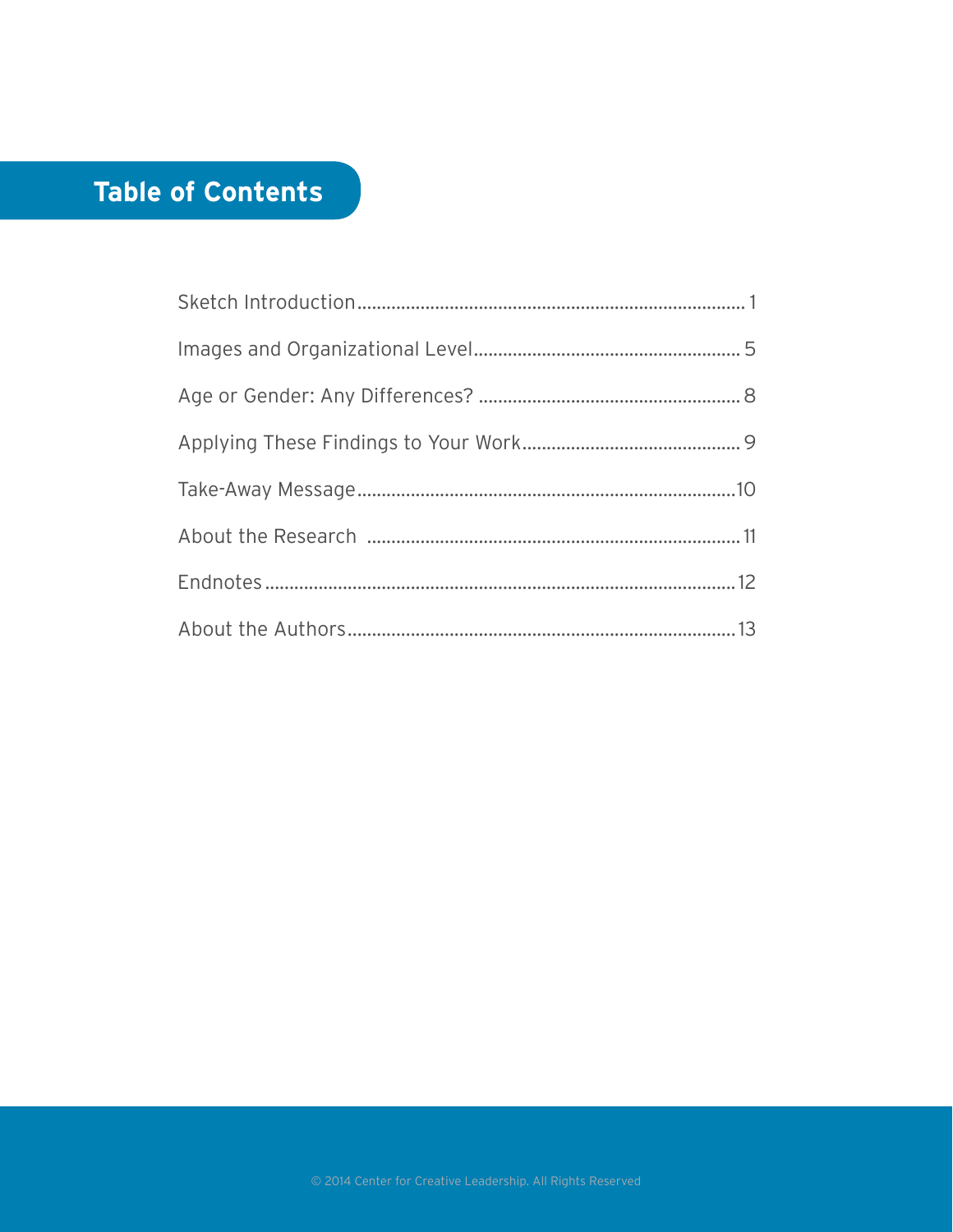Before reading any further, circle the image that best represents leadership for you. Then, write on the lines provided the words that best describe how your image symbolizes leadership:





<u> 1989 - Johann Barbara, martxa alemaniar a</u>





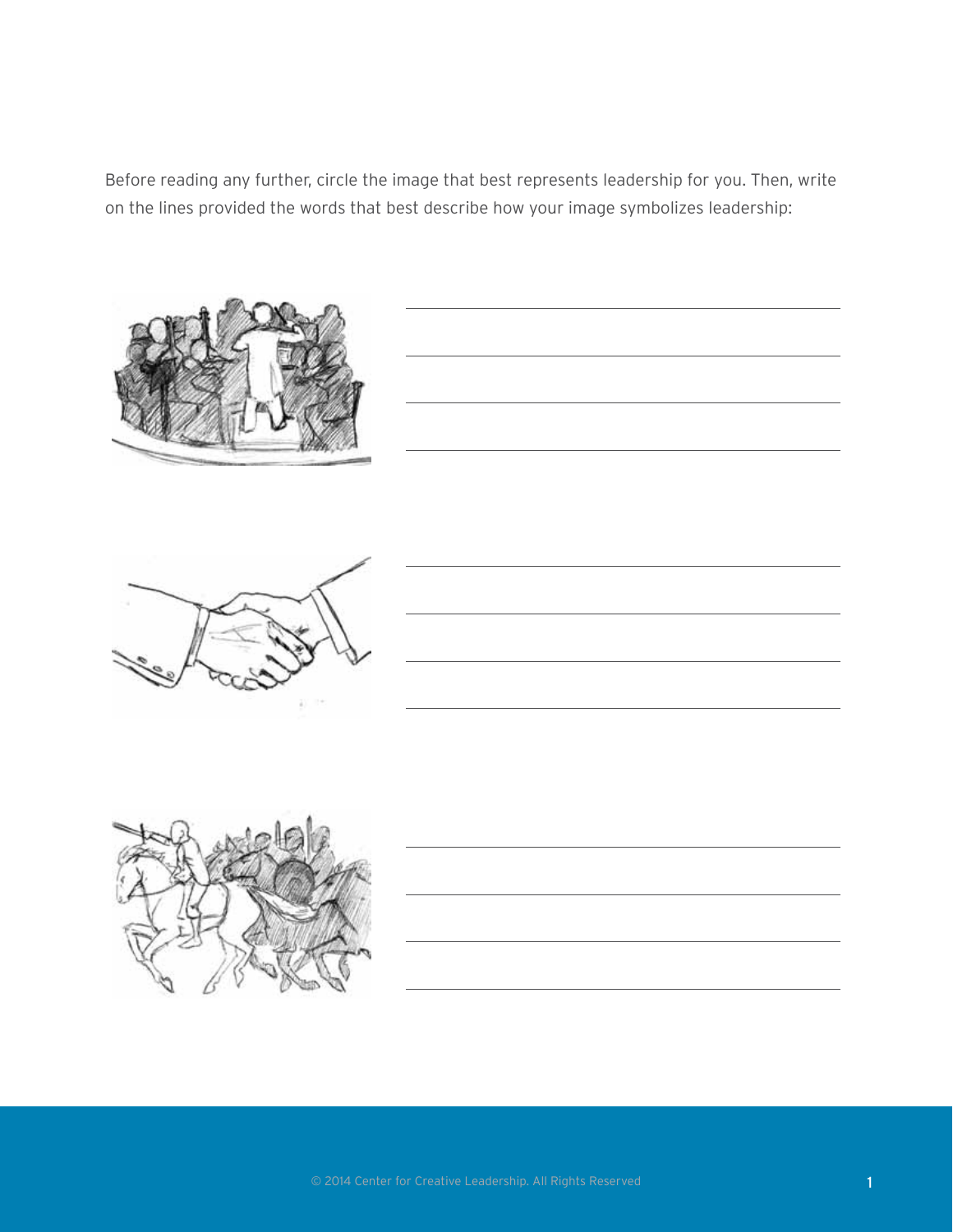As a leader, do you ever feel like you aren't connecting with your team as well as you could be? As a team member, do you ever feel as if the leader is out of touch with your views? Oftentimes, people believe that these disconnects stem from things such as personality conflicts, lack of communication, being too bossy, or being a bully. But it is entirely likely that the underlying issue is that you have different implicit ideas about how a leader should behave, communicate, and interact. These ideas may be based on deeply held beliefs about what effective leadership actually is.

Not everyone has the same image of how a leader should behave. To some people a leader is someone who takes charge, while others think of a leader as a facilitator. If the leader of a group believes that a leader should take charge, while members of the group believe that a leader is a facilitator (and should not take charge), the parties will likely conflict

about how the group is run. Similarly, if the leader believes his or her role is to be a facilitator, and the members are expecting a more take charge approach, disagreement and conflict is likely to emerge as well.

Therefore, it is critical to understand what your implicit image of leadership is, and which images of leadership others bring with them to the organization. Understanding your own image of leadership can help you appreciate the diverse perceptions of your colleagues and co-workers.

To better understand the most commonly held images of leadership<sup>1</sup>, we looked at which images were selected by 443 professionals (those who don't have formal managerial responsibilities), 1,673 managers (those in the middle levels of management), and 544 executives (those at the senior-most levels of management, such as C-level executives and presidents), and how they described them.

### **The Survey**

Participants were instructed to "Choose the picture that is closest to your image of leadership." Seventeen hand-drawn images were displayed underneath the directions. The images are based on Maxwell and Greenhalgh's (2011) research<sup>2</sup> and supplementary analysis. In their original work, Maxwell and Greenhalgh asked students to choose or create an image that best captures leadership for them. They collected 8,000 images from more than 8,000 students since 2001. About 30 images were consistently chosen over time. From those 30, the team made a consensus agreement that 17 images were to be used in this research.

After picking an image, participants in the current study were asked to "choose five words or phrases that best describe how your image symbolizes leadership" from a list of 48 adjectives or phrases.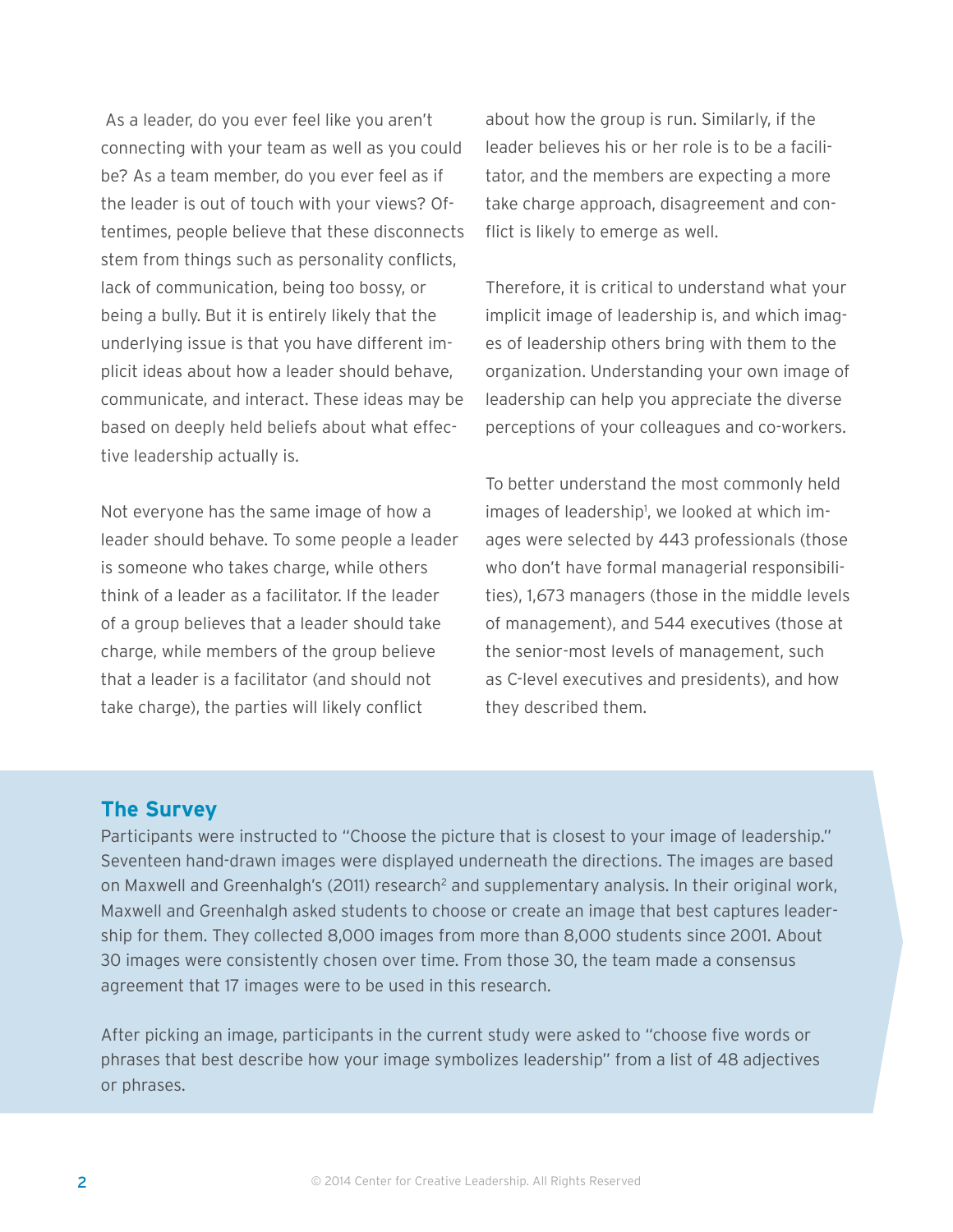# What images were chosen most often?

Of the 17 images provided, we found that professionals, managers, and executives picked Conductor, Shaking Hands, and Warrior most frequently.<sup>3</sup>



**23.4%**



**21.2%**



**17%**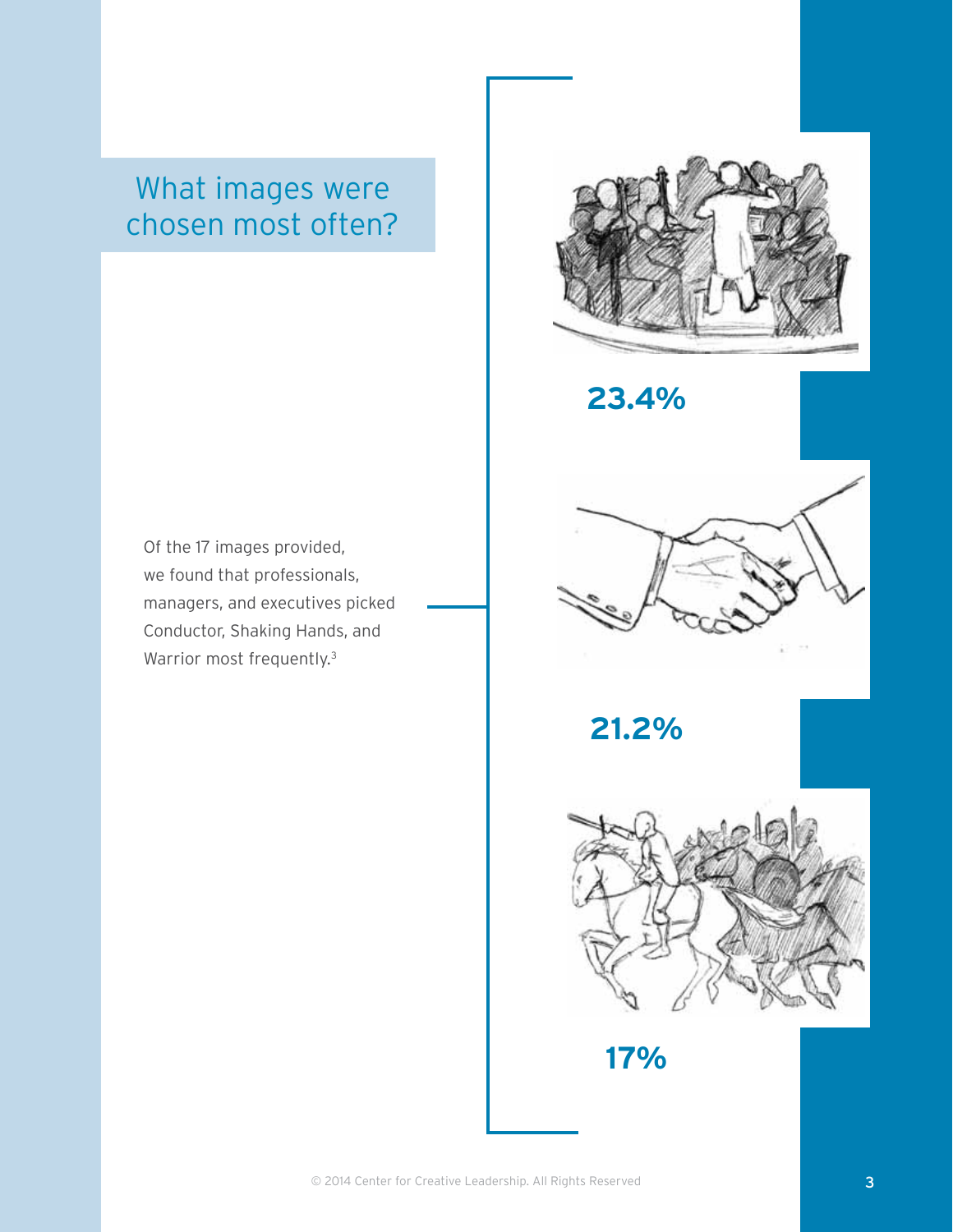Just as there were similarities in which image was chosen, there were also similarities in how the images were described. Of the 48 descriptors, Table 1 shows that five were consistently picked no matter which of these three images were chosen.

#### **Table 1**

### **Rank and Amount of Times each Descriptor Was Chosen for the Top-3 Images Conductor, Shaking Hands, and Warrior**

| <b>Descriptor</b>                                          | <b>Conductor</b>     | <b>Shaking Hands</b> | <b>Warrior</b> |  |
|------------------------------------------------------------|----------------------|----------------------|----------------|--|
|                                                            | Rank (% time chosen) |                      |                |  |
| <b>Leads by Example</b>                                    | 10 (22.8%)           | $1(45.6\%)$          | $1(76.1\%)$    |  |
| <b>Uses Talents of</b><br>different members<br>effectively | $1(81.4\%)$          | $2(38.9\%)$          | $11(16.8\%)$   |  |
| <b>Inspires</b>                                            | $6(31.6\%)$          | 3(32.7%)             | $5(38.1\%)$    |  |
| <b>Motivates</b>                                           | $4(32.4\%)$          | $4(32.5\%)$          | $7(33.6\%)$    |  |
| <b>Takes Responsibility</b>                                | $11(22.6\%)$         | 5(32.5%)             | 6(34.7%)       |  |

Note: We only displayed those descriptors that were ranked in the top 12 for each image chosen.

There are two takeaways from these findings. First, three images stand out from the others when it comes to representations of leadership: Conductor, Shaking Hands, and Warrior. Second, no matter the image, people often describe leadership in the same way: lead by example, take responsibility, know how to use the talents of different people effectively, inspire, and motivate.

Despite the similarities in descriptions, people may still experience conflict when working with others, and the results may give us insight into why this is the case. For example, a "Shaking

Hands" leader may lead by example in a much different way than a "Warrior on horseback" leader. If workers are having conflict with each other, implicit images of leadership may be at the root cause. This may be especially important when working with others at different levels in the organization, as different perceptions of leadership may heighten conflict among professionals, managers, and executives. Since understanding subtle differences in views of leadership across levels will help you work more effectively with others, we took a closer look at how professionals, managers, and toplevel executives perceive leadership.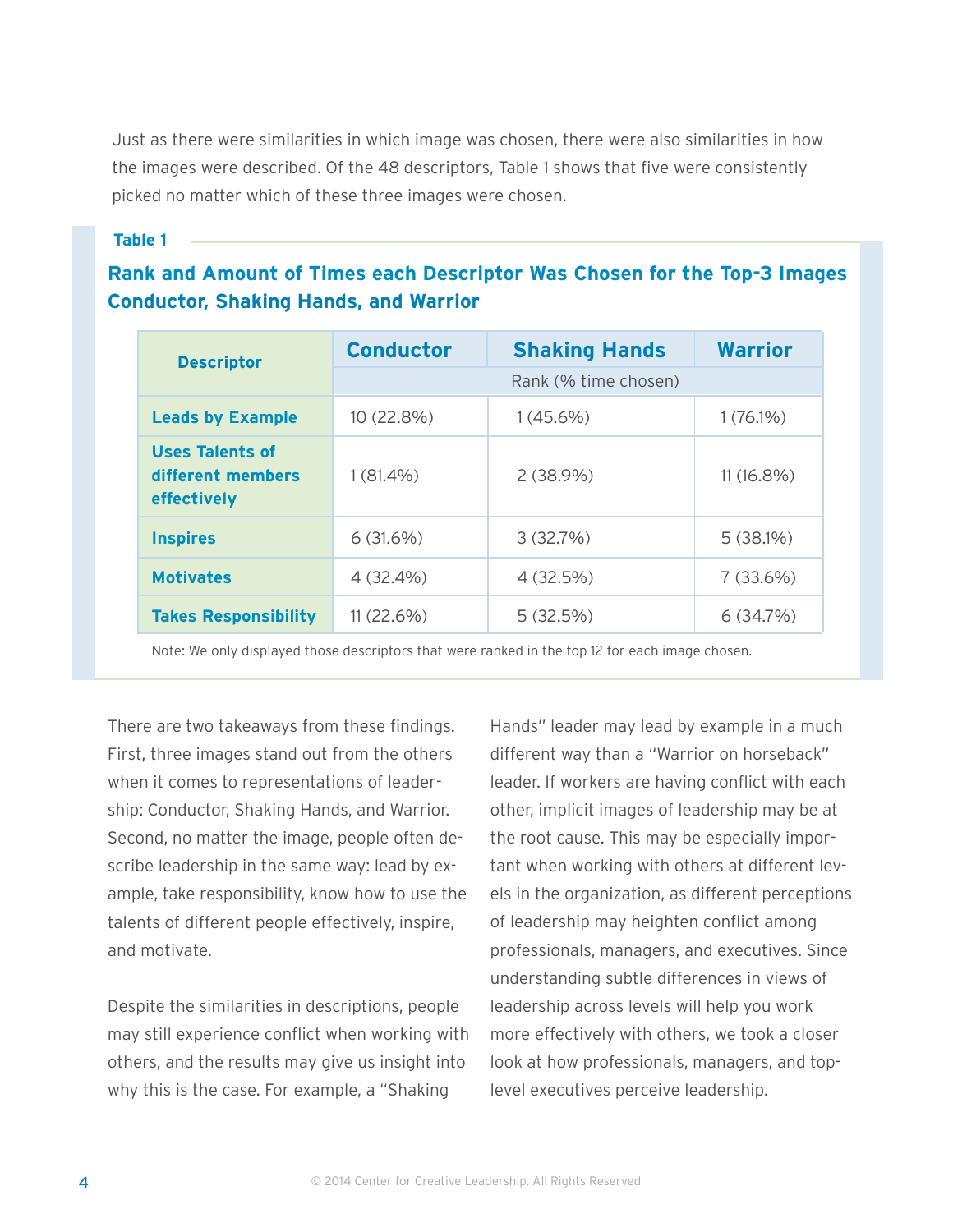# **Images and Organizational Level**

Although the same three images are more likely to be chosen by professionals, managers, and executives, how frequently they were chosen by each organizational level does differ<sup>4</sup> (see Exhibit 1 below).

- Managers<sup>5</sup> and executives<sup>6</sup> choose Conductor more often than professionals.
- Professionals<sup>7</sup> and executives<sup>8</sup> choose Shaking Hands more often than managers.
- Professionals<sup>9</sup> and managers<sup>10</sup> choose Warrior more often than executives.



While many of the same descriptors were picked more frequently than others, there were also subtle differences that could give insight into how each of these groups may view leadership a little differently.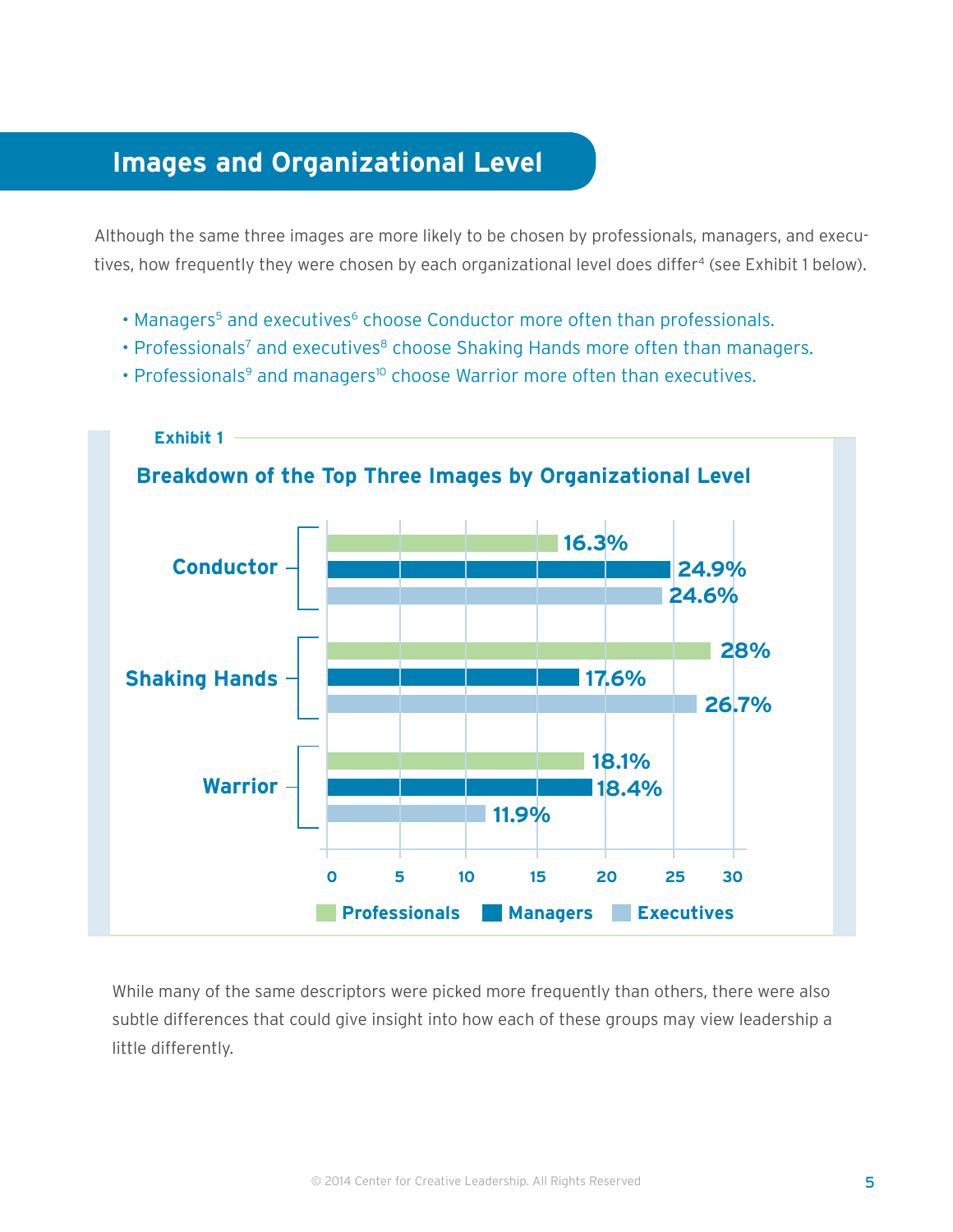When "**Conductor**" was chosen – four descriptors were top picks by all groups: *uses talents of different members effectively, sets direction, motivates,*  and *sees the big picture*.



### **Differences:**

- For professionals, *achieves a common goal* was one of the top five descriptors. It was not in the top five for the other two groups.
- For managers, *creates alignment* was one of the top five descriptors. It was not in the top five for the other two groups.
- For executives, *inspires* was one of the top five descriptors. It was not in the top five for the other two groups.

When the image of Conductor was chosen, professionals, managers, and executives tended to describe it in very similar ways. Leadership to them was described as a collaborative process that is meant to foster, nurture, and help others be their best. Conductors are known for being able to listen to others and to determine what is necessary to the collective to perform at its best. People who tend to pick Conductor as their image of leadership describe it as using talents of others effectively, setting direction for the group, motivating others, and seeing the big picture.

There was one subtle difference among professionals, managers, and executives, which may be a function of the responsibilities that professionals, managers, and executives each have. Professionals tended to pick *achieves a common goal* more than the other groups. Professionals are the ones in organizations who are tasked with getting the work done and accomplishing goals set for them. This task-focus and goal-orientation may influence this description of leadership. This is very different than managers who see *creates alignment* as important. Managers are "stuck in the middle" of organizations and they must work up, down, and across organizational groups and systems. They are in the middle zone of the organization, charged with linking the vision, strategy and demands of those at the top to the realities of lower-level employees. They are coordinating a lot of moving parts. Creating alignment is more important to the identity and success of these leaders than it is for others. For executives, *inspires* was a reason they pick the image of conductor differently than other groups. Executives are at the very top of organizations, responsible for communicating the large-scale vision, mission, and culture of their organization. So the emphasis on inspiration makes sense.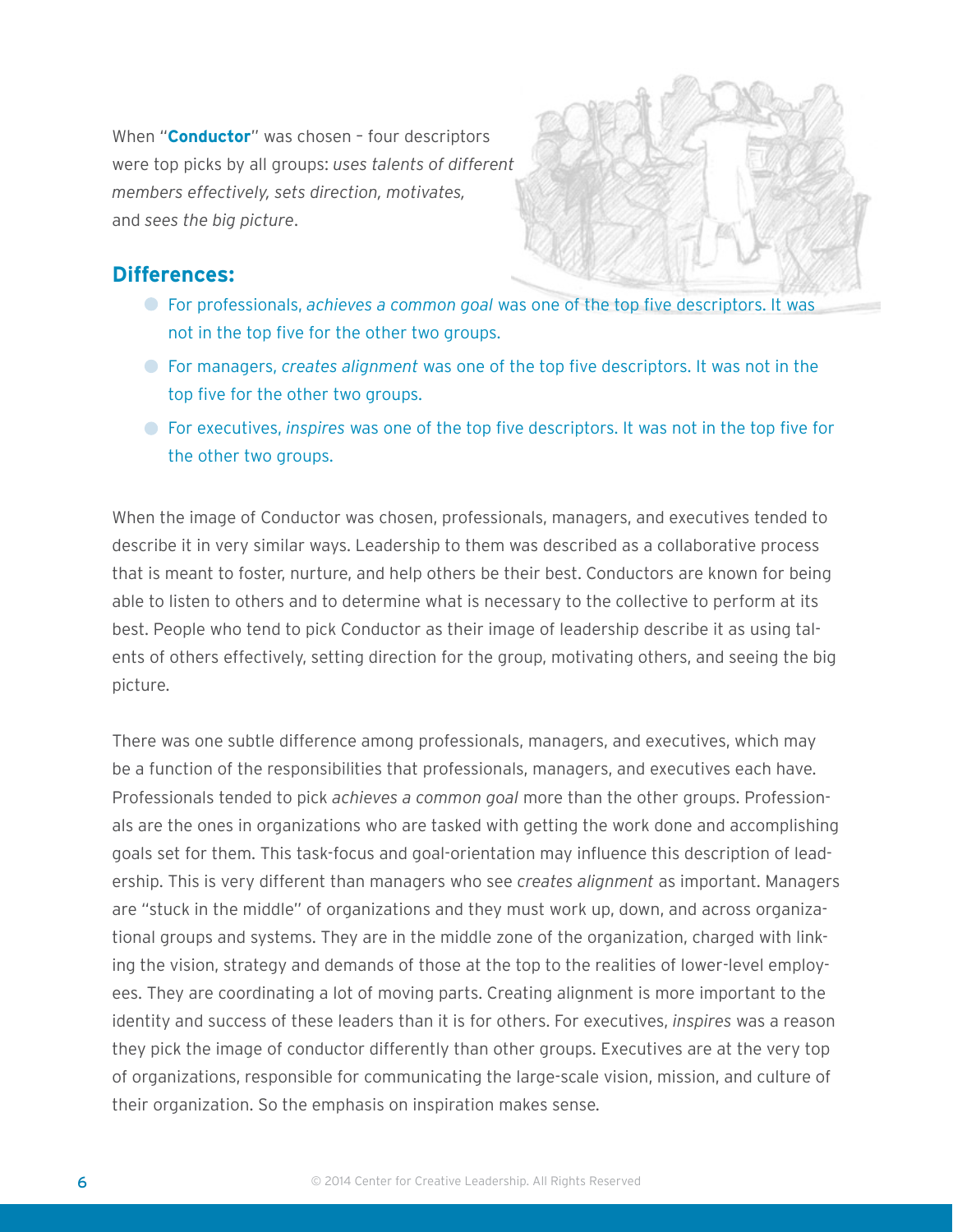When "**Shaking Hands**" was chosen – three descriptors were top picks by all groups: *leads by example, uses talents of different members effectively,* and *takes responsibility.*



#### **Differences:**

- *Shows integrity* was picked the second most often by executives. It was not in the top five for professionals or managers.
- *Empowers* was a top pick for managers and was not for the other groups.

When the image of Shaking Hands was chosen, professionals, managers, and executives tended to describe leadership in very similar ways: as collaborative and hands-on. As in the description of the Conductor image, leadership was described as a collaborative process that is meant to foster, nurture and help others be their best (e.g., uses talents of different members effectively). The descriptors *leads by example* and *takes responsibility* convey a hands-on approach to leadership that is unique to the Shaking Hands image.

There were two subtle differences worth noting in the choice of descriptors. First, managers tended to choose the descriptor *empowers* more than either executives or professionals. Managers often feel "stuck in the middle" so this indicates that middle managers feel they need more empowerment from their leaders. Managers at this level also likely realize that they are in a leadership role and likely believe that part of their role is empowering the people who work for them. A second difference was that *shows integrity* was the number two descriptor chosen for executives, but was not among the top five descriptors chosen by either professionals or managers. While acting with integrity is important for everyone in an organization, because of the level of scrutiny they undergo from both inside and outside of their organization it is especially important for executives. Research is consistent with this choice of descriptors, and shows that integrity is a much more important predictor of performance for top-level executives than those lower in the organization.<sup>11</sup> While it is important for everyone in an organization to have integrity, it is likely that executives realize that they are in the spotlight and therefore integrity is more central to their ideas of what leadership is.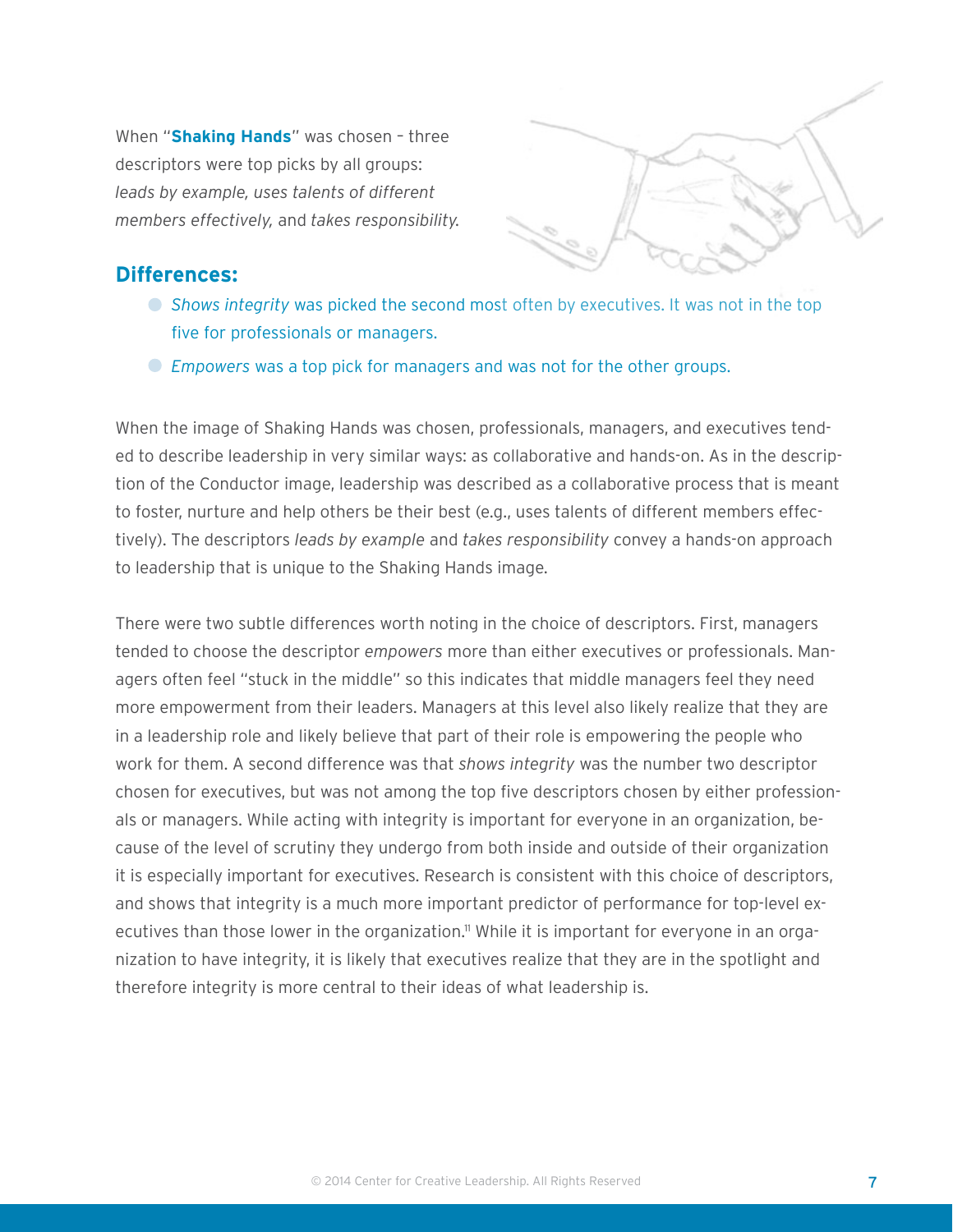When "**Warrior**" was chosen – four descriptors were top picks by all groups: *leads by example, leads the way, takes charge,* and *inspires*.

### **Difference:**

*Takes responsibility* was one of the top five descriptors chosen by professionals. It was not in the top five for managers and executives.

When Warrior was chosen, people tended to describe leadership much differently than Conductor or Shaking Hands. The descriptors chosen for Warrior reflect that leadership is an active process in which everything revolves around what the leader himself or herself can do. The leader is out in front of everyone and is the embodiment of the endeavor (e.g., takes charge, leads by example, leads the way, inspires). The Warrior can be an expert who rides in to fix a crisis situation. The one difference in descriptions again was with professionals. They tended to choose *takes responsibility* more than the other groups. As discussed before, their task-focus and goal-orientation combined with the "out-in-front" image of a Warrior on horseback may influence this description of leadership particularly with professionals.

## **Age or Gender: Any Differences?**

We also wanted know whether there were demographic differences of choosing the images within each group. We found no generational differences within the professional group<sup>12</sup> - each image was as likely to be chosen by a Millennial professional, as a Gen Xer, Early and Late Boomer, or Silent professional.<sup>13</sup>

With regard to gender, while there were no differences for Shaking Hands and Conductor (men and women were equally likely to choose each), there was a difference for the Warrior image. Male professionals<sup>14</sup> and managers<sup>15</sup> were more likely to choose Warrior than were female professionals and managers. We also saw that male Gen X managers were more likely to pick Warrior than male Baby Boomers managers<sup>16</sup> but not so for females. Men and women at the top-level were equally likely to choose the Warrior image.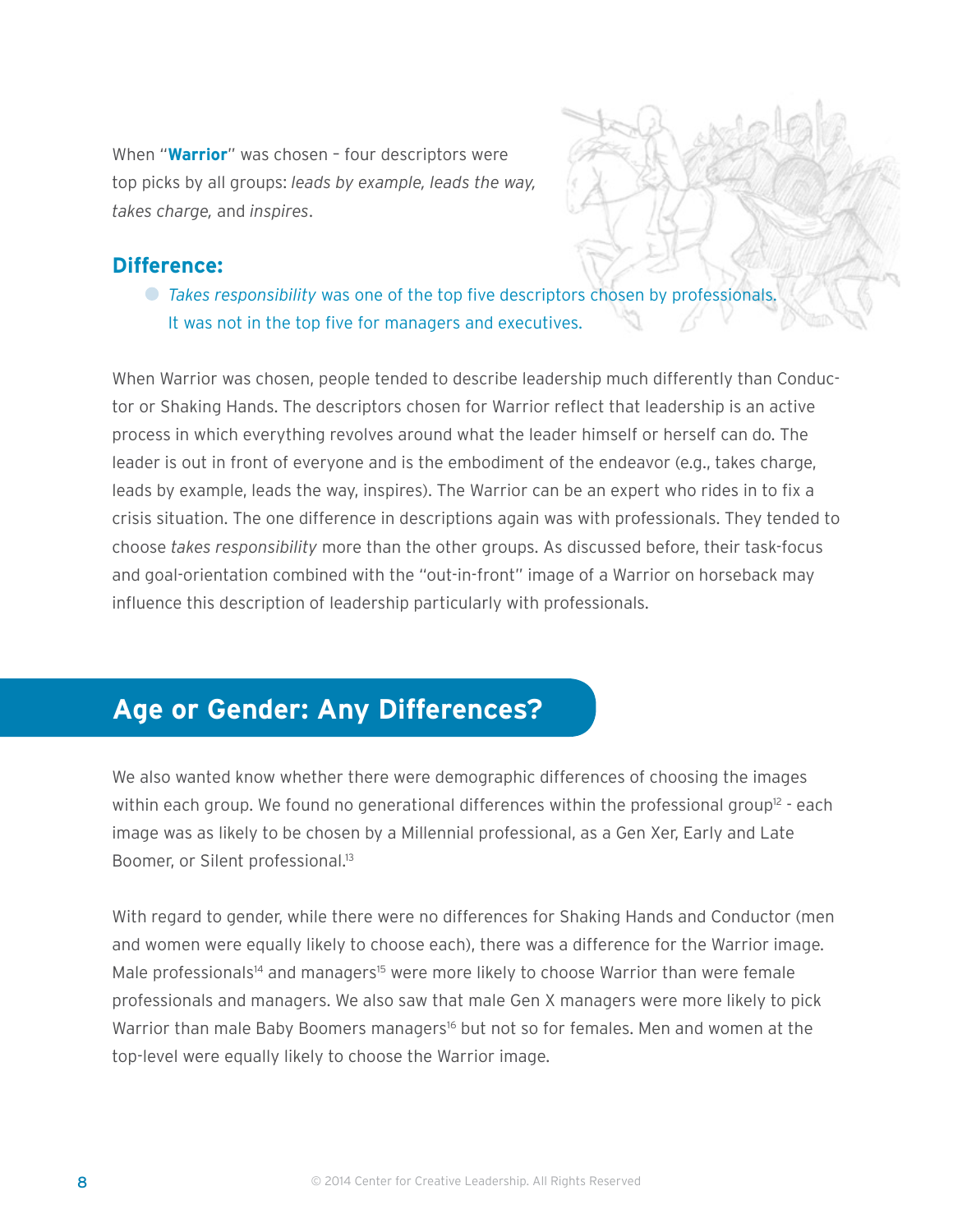## **Applying These Findings to Your Work**

We know that a majority of people surveyed chose images of a Conductor, Shaking Hands, and Warrior more frequently than the other images of leadership. At the same time, there are subtle differences in frequency of selection and descriptions of images. So if you are working with someone who thinks of a leader as a Warrior, don't be surprised if they want to take charge, lead the way, and be an inspiration to get things done. If someone perceives leadership as Shaking Hands, they probably see leadership in terms of very close collaboration. A similarly close collaboration might be the perspective of those who view leadership as a Conductor; the nuance of difference is that there may be slightly less hands-on and more a way of fostering an environment where all are engaged and can be successful.

In light of our results, you can take a couple of steps to help create a connection when you believe there is a disconnect between perceptions of how leaders should behave.

First, think about your own image of leadership. How does your image translate into the

way you behave as a leader, and how you expect others to behave as leaders? Second, consider others' images of leadership, and how leadership behavior may be perceived by others. Is your image similar to or different from those of the people around you? Where are the overlaps and where are the mismatches? Are the mismatches limiting your performance or the performance of your group or organization? Thinking about perceptions of leadership can provide insight into how to approach a peer or teammate or boss. For example, you might have a better chance of influencing someone if you communicate in a way that fits his or her image of leadership. You might emphasize the *taking charge* angle with some who may view leadership as a Warrior on horseback, or the *use of talents* angle with others who may view leadership as Shaking Hands or as a Conductor. You need to be able to meet people where they are, which means understanding what their image is of how a leader should behave, and managing your own behavior appropriately. Do you need to adapt your image of a leader to be more inclusive of different approaches?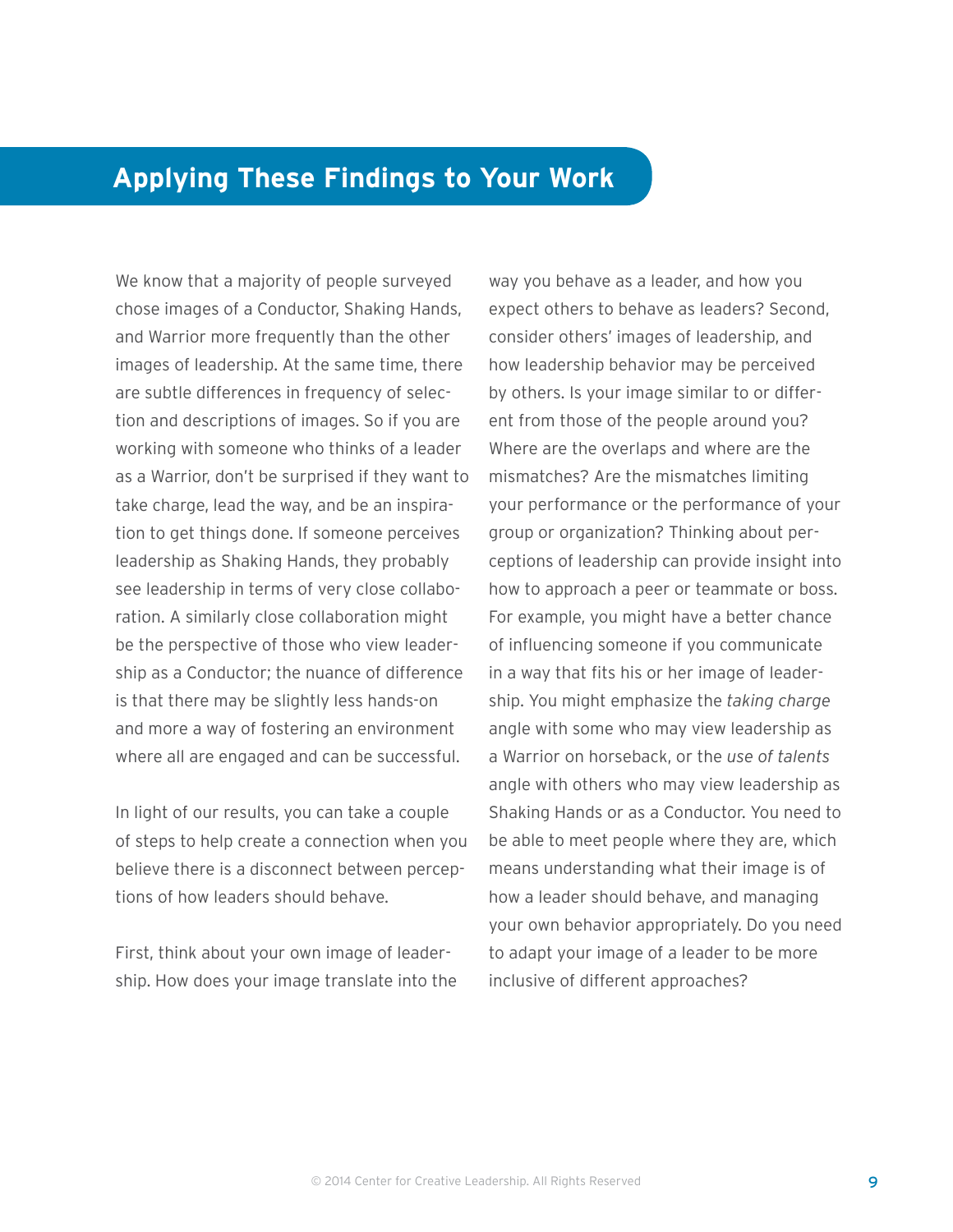### **Take-Away Message**

Images can be instructive for identifying and articulating our assumptions about leadership. They can help clarify what you expect of yourself as a leader – and help you see how differently people may expect leaders to behave. Many people have different ideas about what leadership looks like, and these differences in images of effective leadership can result in disagreement about process and disconnection among colleagues and team members who may hold different images of leadership. Leadership isn't necessarily about always taking charge or about always having a close collaboration. But for some people it is, and understanding your co-workers' images of leadership will help you work with them more effectively. If you know what images and expectations others have about leadership, you will be able to adjust or tailor your behavior or messages to better meet the needs of different perspectives. You will be able to identify the characteristics of your view that might confuse or bother others, allowing you to more effectively meet your colleagues where they are, which is a critical component of every leader's job.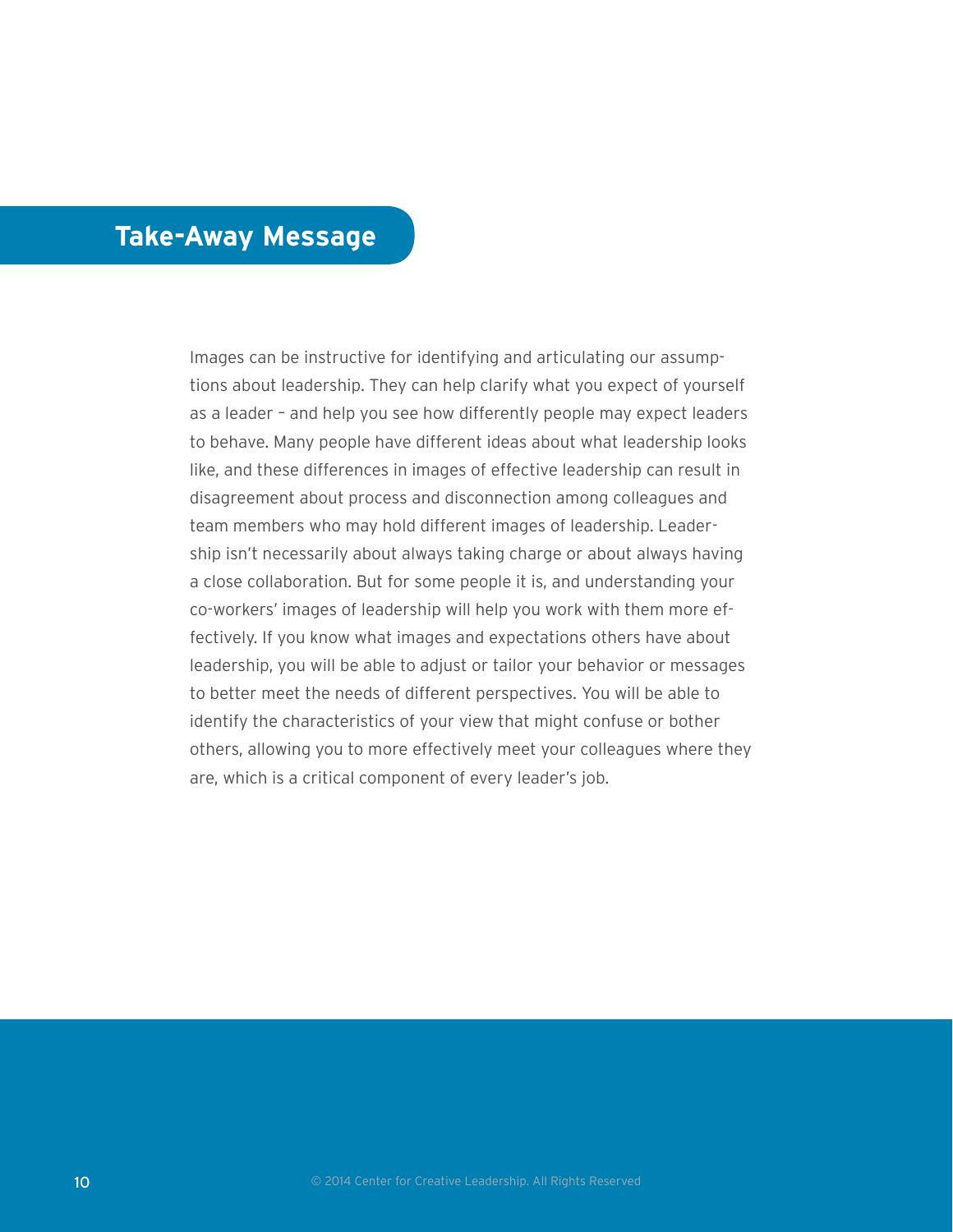# **About the Research**

The World Leadership Survey (WLS) has continued to collect data online in English since its inception in March 2008, and began collecting data in twelve additional languages in March 2009. Participants in the research come through partner organizations, interested individuals, and enrollment in CCL programs.

Participants fill out a survey online that is hosted by Clear Picture Corporation and takes them approximately 20 minutes. In thanks for their participation, participants receive a free CCL Guidebook to download immediately upon completion of the survey. Questions about the survey are sent to the World Leadership Survey e-mail account at WorldLeadershipSurvey@ccl.org.

The sample for this study consisted of 443 professionals (e.g., individual contributors who do not manage people), 1,673 upper-middle-level managers (e.g., department executives), and 544 top-level executives (e.g., CEO, presidents) who took the WLS between March 2008 and April, 2013. All were from the United States. Table 2 gives demographic information for each group in our study.

#### **Table 2**

Demographic Information of Professional (n = 443) Upper-Middle-Level Managers (n = 1,673) and Top-Level Executives (n = 544)

| <b>Demographic</b><br><b>Variable</b> | <b>Professional</b>               | Upper-Middle-<br><b>Level Manager</b> | <b>Top-Level</b><br><b>Executive</b> |
|---------------------------------------|-----------------------------------|---------------------------------------|--------------------------------------|
| <b>Gender</b>                         | 46.3% male                        | 56.2% male                            | 56.4% male                           |
| Race                                  | 76.9% Caucasian                   | 84.6% Caucasion                       | 79.9% Caucasian                      |
| Age                                   | $M = 41.23$ years<br>$(SD=13.20)$ | M-45.47 years<br>$(SD=8.14)$          | $M=49.69$ years<br>$(SD=10.35)$      |
| <b>Sector</b>                         | 83.7% private sector              | 85.5% private sector                  | 91.5% private sector                 |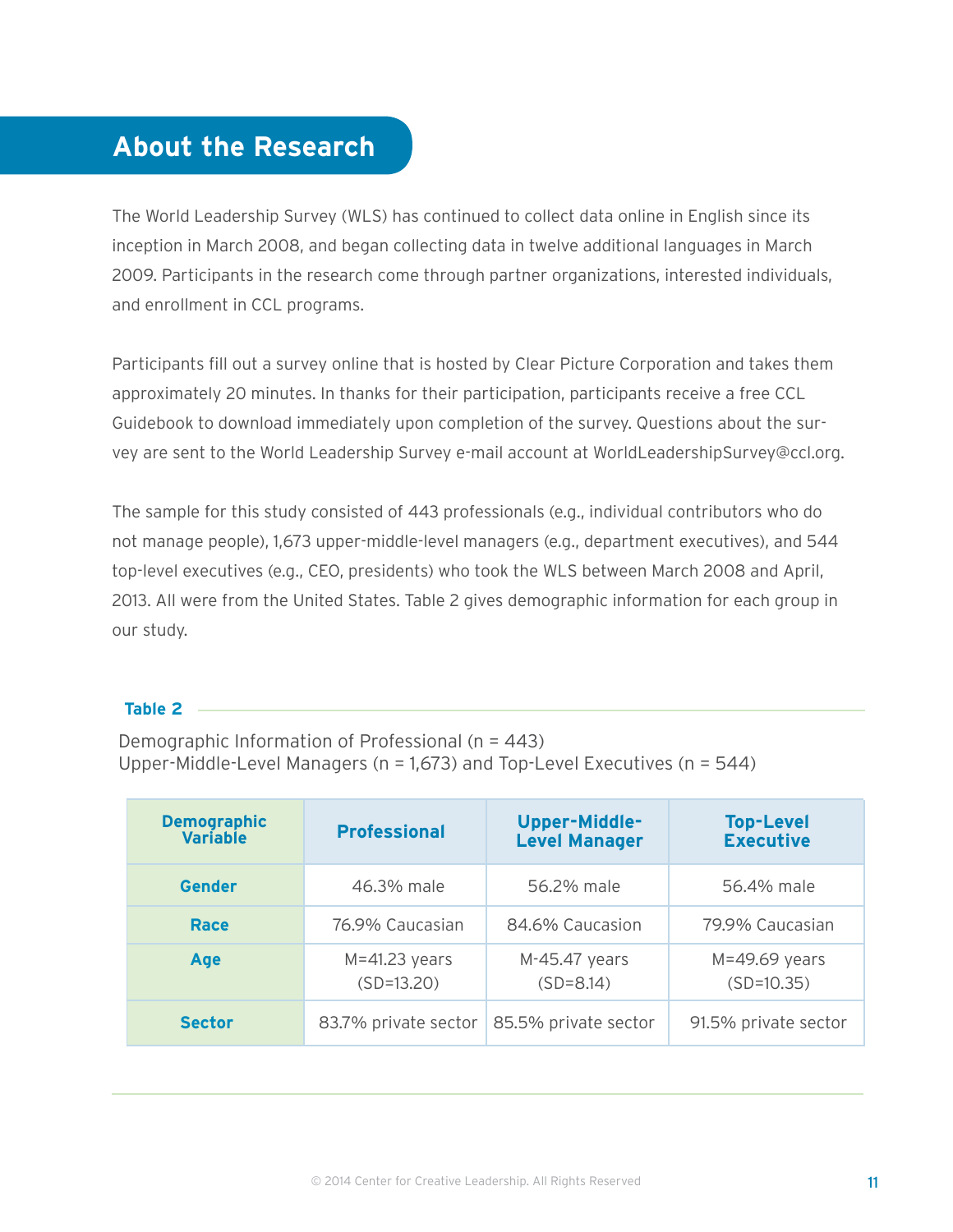

<sup>1</sup> The images and descriptors have previously been used to help people understand their own perceptions of leadership and to see how their perceptions compare to those of others. The images helped demonstrate the relevance of leadership and enrich conversations about theories of leadership. The use of images can help groups of people construct a collective picture of what leadership is, while at the same time, respects a person's own view of what leadership is. The images help people consider what traits, behaviors, or styles of leadership are part of their definition of leadership.

2 Maxwell, C. I., & Greenhalgh, A. M. (2011). Images of leadership: A new exercise to teach leadership from a social constructionist perspective. *Organization Management Journal, 8*, 106-110.

<sup>3</sup> The other images were: Geese in formation; Tree; Puzzle; Bridge; Ripples in water; Balancing on a tightrope; Speaking to a crowd; Mountain; Sign with directions; Candle flame; Mother holding a child; Baby ducks with mother; Making a stand; and Ocean. None of these were chosen by more than 10% of respondents.

<sup>4</sup> Shaking Hands:  $\chi^2$  (2) = 35.13, *p* < .001; Warrior:  $\chi^2$  (2) = 12.36, p < .01; Conductor:  $\chi^2$  (2) = 15.25, p < .001.

 $5 \chi^2$  (1) = 14.83, p < .001.

 $<sup>6</sup>χ<sup>2</sup>$  (1) = 10.38, p < .01.</sup>

 $7 \chi^2$  (1) = 23.98, p < .001.

 $8 \chi^2$  (1) = 21.32, p < .001

 $9 \chi^2$  (1) = 7.27, p < .01.

<sup>10</sup>  $\chi^2$  (1) = 12.05, p < .01.

11 Gentry, W. A., Cullen, K. L., Sosik, J. J., Chun, J. U., Leupold, C. R., & Tonidandel, S. (2013). Integrity's place among the character strengths of middle-level managers and top-level executives. *The Leadership Quarterly, 24*, 395-404.

<sup>12</sup> Shaking Hands:  $\chi^2$  (4) = 5.34, p = .25; Warrior:  $\chi^2$  (4) = 8.44, p = .08; Conductor:  $\chi^2$  (4) = 0.92,  $p = .93$ .

 $13$  Not enough people were in each of the generations for upper-middle-level managers and top-level executives to run this type of analysis.

<sup>14</sup> χ<sup>2</sup> (1) = 7.40, p < .01. <sup>15</sup>  $\chi^2$  (1) = 53.27, p < .001. <sup>16</sup>  $\chi^2$  (2) = 14.96, p < .01.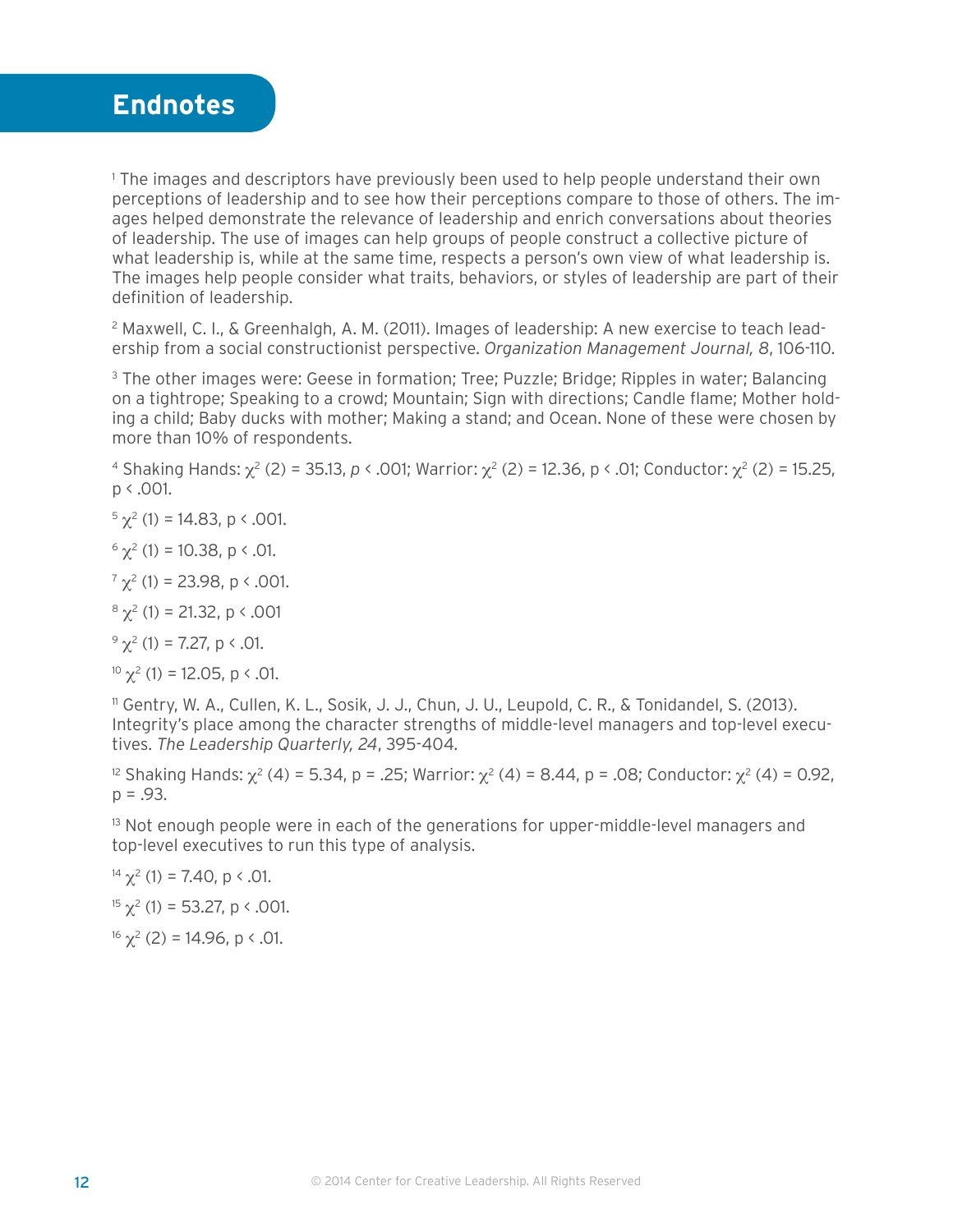# **About the Authors**



**William A. Gentry, Ph.D.,** is a Senior Research Scientist and coordinator of internships and postdocs at the Center for Creative Leadership (CCL®) in Greensboro, NC. He also trains CCL's Assessment Certification Workshop and Maximizing your Leadership Potential program and has been an adjunct professor at several colleges and universities. In applying his research into practice, Bill's current focus is on helping leaders who are managing for the first time. Bill has more than 70 academic presentations and has been featured in more than 50 internet and newspaper outlets. He has published more than 40 articles on leadership and organizational psychology including in the areas of first-time management, leader character and integrity, mentoring, managerial derailment, multilevel measurement, organizational politics and political skill in the workplace. He also studies nonverbal behavior and its application to effective leadership and communication, particularly in political debates. Bill holds a B.A. degree in psychology and political science from Emory University and an M.S. and Ph.D. in industrial-organizational psychology from the University of Georgia. Follow Bill on twitter, @Lead\_Better.



**Jennifer J. Deal, Ph.D.,** is a Senior Research Scientist at CCL in San Diego, California, and an Affiliated Research Scientist at the Center for Effective Organizations at the University of Southern California. Jennifer's work focuses on global leadership and generational differences around the world. She is the manager of CCL's World Leadership Survey (currently in 15 languages) and the Emerging Leaders research initiative. In 2002 Jennifer Deal co-authored *Success for the New Global Manager* (Jossey-Bass/Wiley Publishers), and has published articles on generational issues, executive selection, cultural adaptability, global management, and women in management. Her second book *Retiring the Generation Gap* (Jossey-Bass/Wiley Publishers) was published in 2007. An internationally recognized expert on generational differences, she has worked with clients around and the world and has spoken on the topic on six continents (North and South America, Europe, Asia, Africa, and Australia). She holds a B.A. from Haverford College and an M.A. and Ph.D. in industrial/organizational psychology from The Ohio State University.



**Marian Ruderman, Ph.D.,** is a Senior Fellow and Director, Research Horizons at CCL in Greensboro, North Carolina. She has broad expertise with over 25 years in the field of leadership development. Marian has written numerous books and developed several assessments and products including *Standing at the Crossroads: Next Steps for High-Achieving Women*, *Global6*, *the Job Challenge Profile*, and the *WorkLife Indicator*. She holds a B.A. from Cornell University and a M.A. and a Ph.D. in Organizational Psychology from the University of Michigan. Marian is a Fellow of the Society for Industrial and Organizational Psychology and the American Psychological Association.



**Kristin L. Cullen, Ph.D.,** is a Research Scientist at CCL. Kristin's work focuses on leadership development, including improving leaders' understanding of organizational networks and the ability of organizations to facilitate collective leadership, complex collaboration and change across organizational boundaries. Other interests include the implications of leadership integrity and political skill in the workplace. She holds a B.S. degree in psychology and commerce from the University of Toronto, and an M.S. and Ph.D. in industrial/organizational psychology from Auburn University.



**Anne M. Greenhalgh, Ph.D.,** is Adjunct Professor of Management and Deputy Director of the Leadership Program at the Wharton School, University of Pennsylvania. She is also chiefly responsible for the design and delivery of the School's foundation leadership course for undergraduates, Management 100: Leadership and Communication in Groups. Anne holds a Ph.D. in English Literature from the University of Pennsylvania.



**Christopher I. Maxwell, Ph.D.,** is Adjunct Professor of Management and Senior Associate Director, Leadership Program, the Wharton School, University of Pennsylvania. Chris holds a graduate degree in Applied Positive Psychology from the University of Pennsylvania, and a Ph.D. in Public Administration from the Pennsylvania State University.